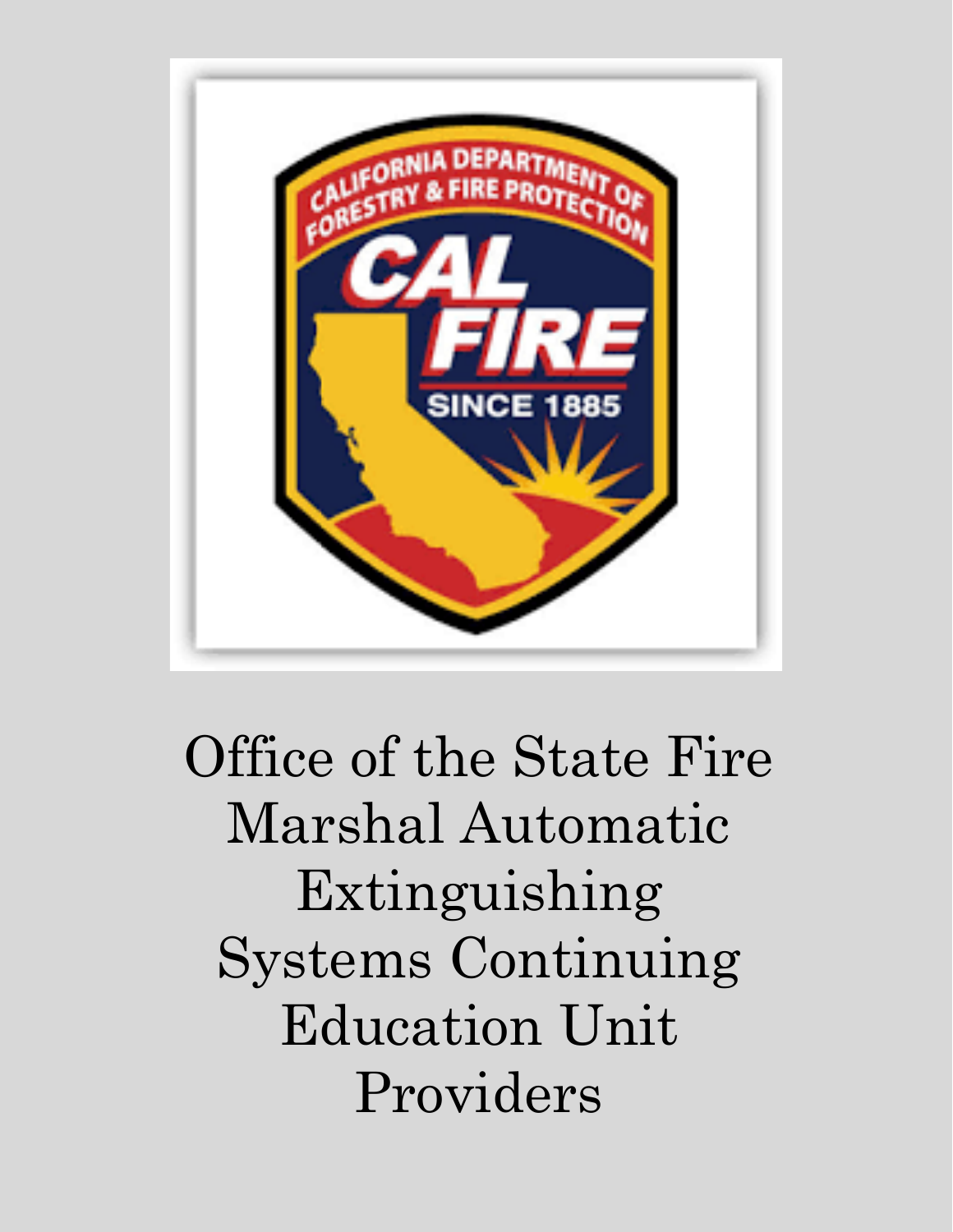**The following document is a list of the Office of State Fire Marshal Approved Continuing Education Unit Courses.**

- **A Certified Fire Sprinkler Fitter shall complete three (3) units/30 hours of continuing education units within a three (3) year period. This requirement is verified by the Office of State Fire Marshal every three years at time of renewal.**
- **A class may not be re-submitted in a three (3) year period.**
- **1 CEU is equal to 10 hours of participation in an approved organized continuing education class.**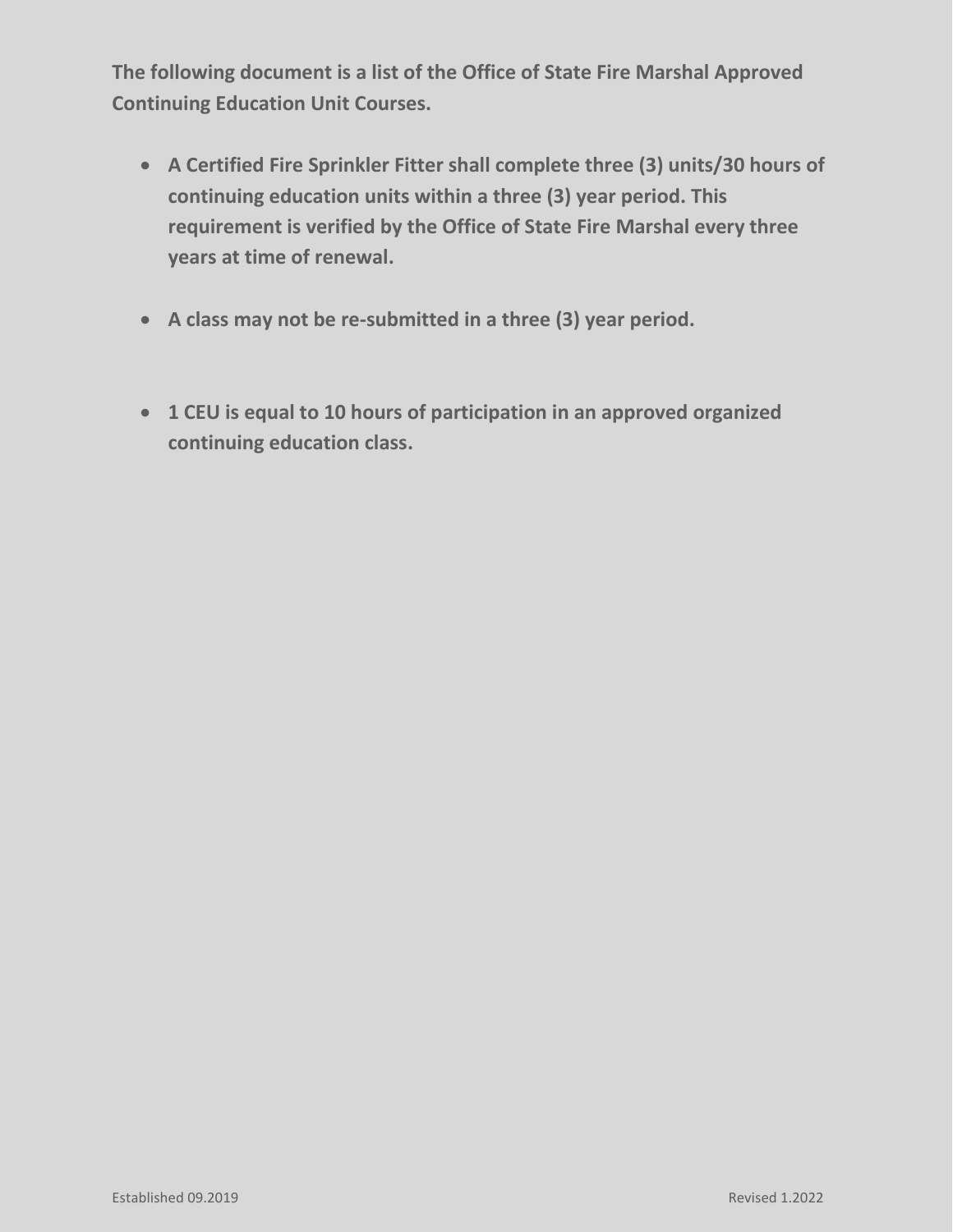| Provider                       | <b>Class Title</b>                                       | <b>Method of Delivery</b> |
|--------------------------------|----------------------------------------------------------|---------------------------|
|                                |                                                          |                           |
| <b>Advanco Fire Protection</b> | Fire Pumps-Acceptance Testing                            | <b>Distance</b>           |
|                                | <b>Fire Pumps-Enclosures</b>                             |                           |
| <b>Open to the Public</b>      | Fire Pumps-Evaluation & Planning                         |                           |
|                                | Fire Pump-Other considerations                           |                           |
| <b>Registration:</b>           | Fire Pump-Sizing & Performance                           |                           |
| <b>Kim Stocking</b>            | Fire Pump-System Layout                                  |                           |
| Kstocking@advancofire.com      | Fire Sprinkler installation req.                         |                           |
| 909-460-2510                   | Fire Sprinkler locations, systems design,                |                           |
|                                | approaches & calculations                                |                           |
|                                | Introduction to NFPA 13 Occupancy &                      |                           |
|                                | <b>Commodity hazard Classifications</b>                  |                           |
|                                | System Layout                                            |                           |
|                                | Advanced Study of Fire Pumps,                            | <b>Live</b>               |
|                                | variable speed foam concentrate &                        |                           |
|                                | multi-pump systems                                       |                           |
|                                | Controllers & performance testing                        |                           |
|                                | Fire pump selection, layout & design elements            |                           |
|                                | Hangers, Bracing/Seismic Bracing & Design                |                           |
|                                | <b>Introduction to Fire Pumps</b>                        |                           |
|                                | Jobsite Safety                                           |                           |
|                                | Major Rebuilds, overhauls of several types &             |                           |
|                                | brands of pumps                                          |                           |
|                                | New Technology-Tools to the trade                        |                           |
|                                | Re-packing & periodic maintenance, basic troubleshooting |                           |
|                                | System Basics & Design                                   |                           |
|                                | <b>System Components</b>                                 |                           |
|                                | <b>Valves Technology</b>                                 |                           |
|                                |                                                          |                           |
|                                | Water Supplies & Underground Piping Distance & Live      |                           |
|                                |                                                          |                           |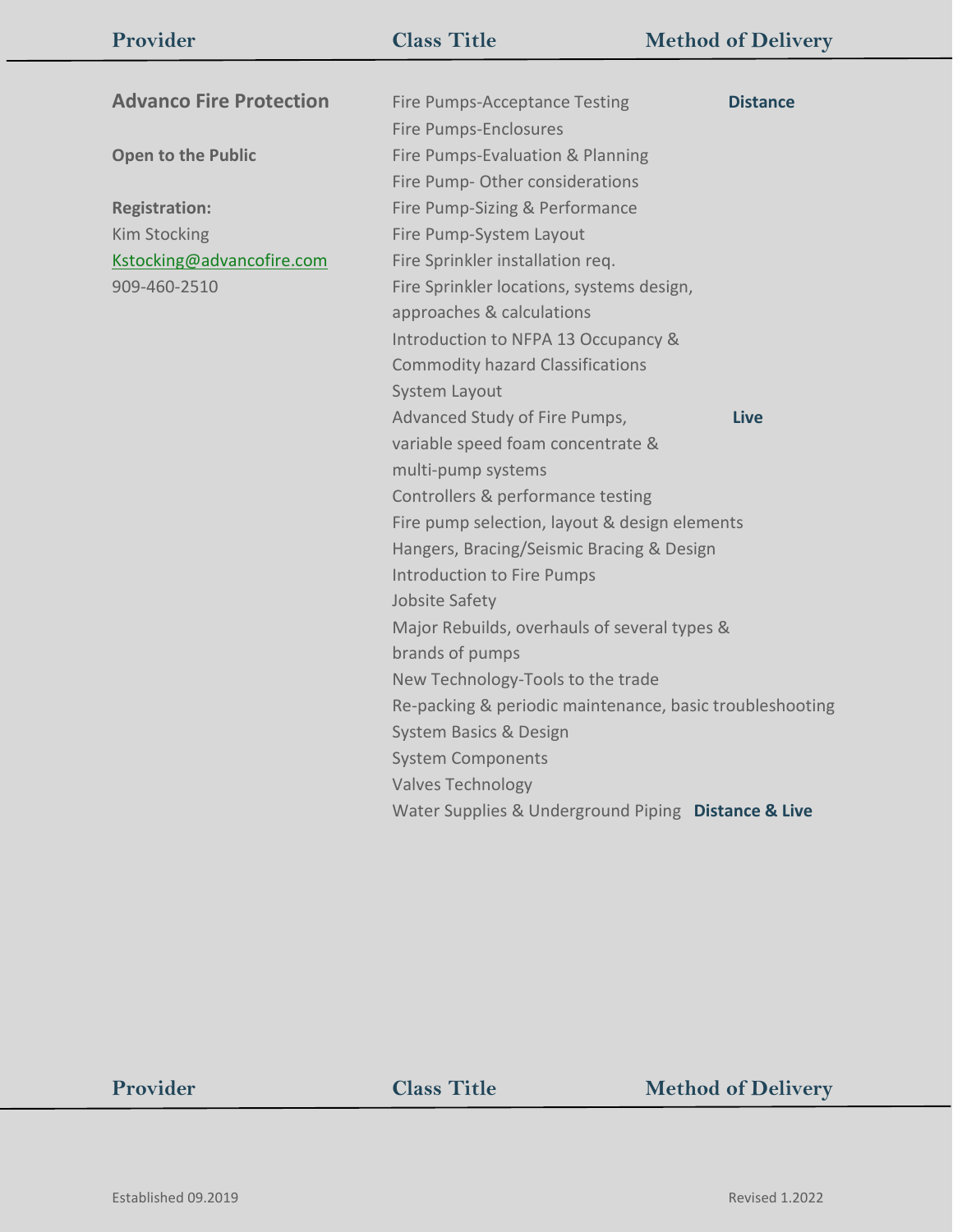AGF Manufacturing, Inc Air Vents & Corrosion: **Distance** New Requirements of NFPA 13, 2016

**Open to the Public**

**Registration:** [marketing@testandrain.com](mailto:marketing@testandrain.com)

[http://www.agfmanufacturing.com/documents/agfu.html](https://gcc02.safelinks.protection.outlook.com/?url=http%3A%2F%2Fwww.agfmanufacturing.com%2Fdocuments%2Fagfu.html&data=04%7C01%7CKemiko.Tolon%40fire.ca.gov%7Cf65fdc80d550447c24a408d88d7fef2f%7C447a4ca05405454dad68c98a520261f8%7C1%7C1%7C637414927914230907%7CUnknown%7CTWFpbGZsb3d8eyJWIjoiMC4wLjAwMDAiLCJQIjoiV2luMzIiLCJBTiI6Ik1haWwiLCJXVCI6Mn0%3D%7C2000&sdata=%2FJv2SJHuNQkZ3tV1JPAO8N4wM8kEDp9nERbxHjhjYKA%3D&reserved=0)

| <b>Provider</b>                                           | <b>Class Title</b>                           | <b>Method of Delivery</b> |
|-----------------------------------------------------------|----------------------------------------------|---------------------------|
|                                                           |                                              |                           |
| <b>American Fire</b>                                      | (English & Spanish)                          |                           |
| <b>Sprinkler Association</b>                              | <b>Confined Space Awareness</b>              | <b>Distance</b>           |
|                                                           | <b>Fall Protection</b>                       |                           |
| <b>Open to the Public</b>                                 | (English Only)                               |                           |
|                                                           | <b>Aerial Work Platforms</b>                 | <b>Live</b>               |
|                                                           | <b>Blazemaster CVPC Certification</b>        | <b>Distance</b>           |
|                                                           | <b>Bracing &amp; Restraints</b>              |                           |
|                                                           | <b>Competent Person Training</b>             |                           |
| <b>Greater Bay Area</b>                                   | <b>Confined Space Awareness</b>              |                           |
| <b>Chapter</b>                                            | <b>Fall Protection-Authorized Person</b>     |                           |
| <b>Registration:</b>                                      | <b>Fire Pump Testing</b>                     |                           |
| Alicia Karrick                                            | First Aid & CPR                              |                           |
| 510-398-9185                                              | <b>Fire Pump Testing</b>                     |                           |
| GreaterBayAreaChapter@gmail.com Forklift & Reach Forklift |                                              |                           |
| www.afsa-gba.org                                          | Hangers & Bracing                            |                           |
|                                                           | NFPA 25 California Edition                   |                           |
| <b>Southern Chapter</b>                                   | OHSA 10                                      |                           |
| <b>Registration:</b>                                      | OSHA 30                                      |                           |
| Jeff Bridges                                              | Scissors/Bloom Lift Certification            |                           |
| 949-413-0526                                              | <b>Spears CVPC Certification</b>             |                           |
| jeff@jbfireprotection.com                                 | <b>Trenching Excavation Competent person</b> |                           |
|                                                           |                                              |                           |
|                                                           |                                              |                           |
| <b>Sacramento Chapter</b>                                 | Sprinkler Valve Testing & Inspection Live    |                           |
|                                                           |                                              |                           |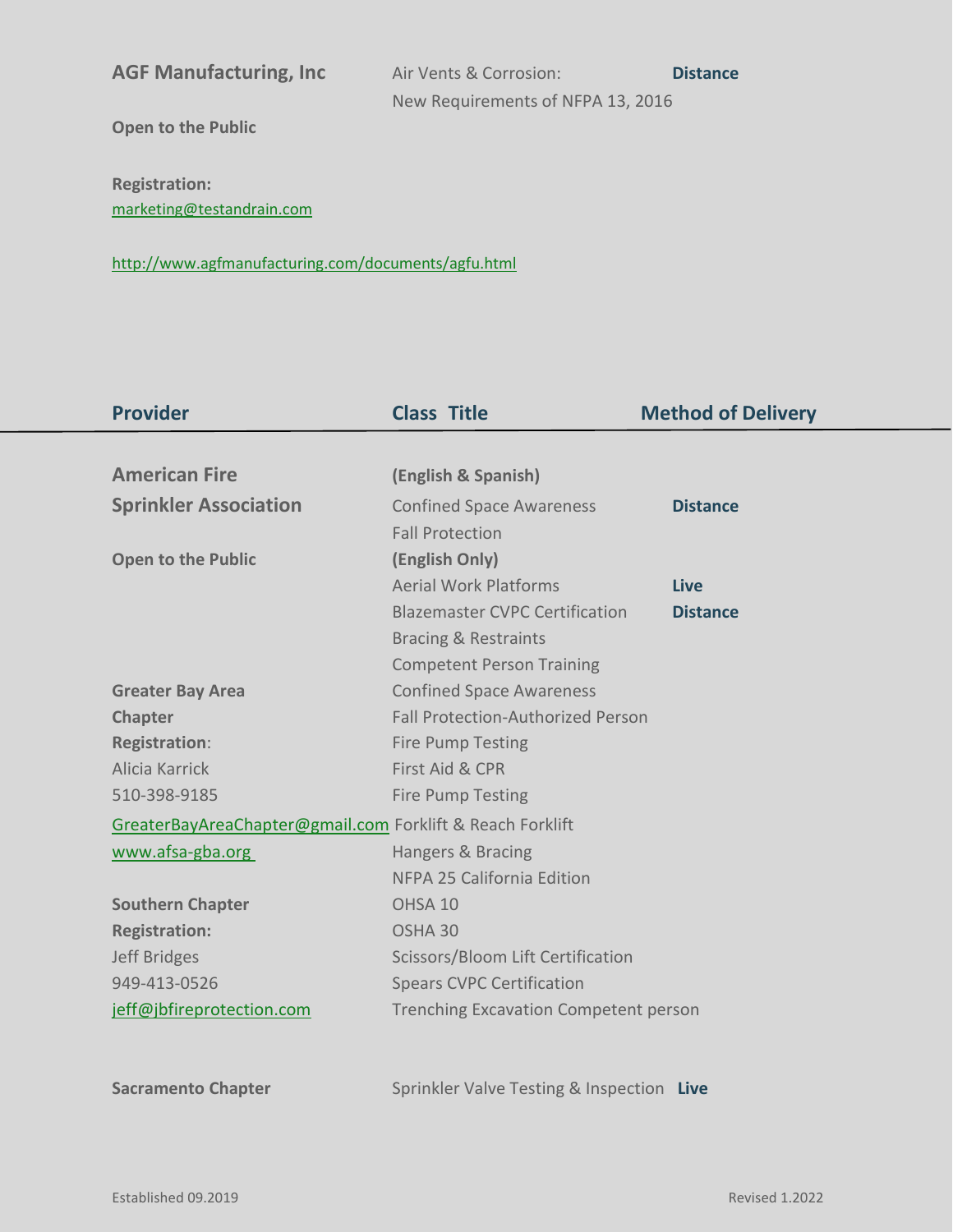| <b>Registration:</b>           | Fire Alarm Panel & Component Testing & Inspection   |
|--------------------------------|-----------------------------------------------------|
| Paulene Norwood                | Fire Pump Testing & Inspection                      |
| 916-296-0635                   | Foam System Testing & Inspection                    |
| Paulenesacvalleyafsa@gmail.com | Clean Agent Suppression System Testing & Inspection |

| <b>Provider</b>                | <b>Class Title</b>                                          | <b>Method of Delivery</b>   |
|--------------------------------|-------------------------------------------------------------|-----------------------------|
|                                |                                                             | Live/On-Demand/Live Webinar |
| <b>American Fire Sprinkler</b> | Ambiguities in NFPA 13, 2016 ed                             |                             |
| <b>Fire Association</b>        | NFPA 13 Technical Changes from                              |                             |
|                                | 2013 to 2016 ed.                                            |                             |
| <b>Open to the Public</b>      | NFPA 13, 2016 Ed. Obstruction                               |                             |
|                                | <b>Rules Explained</b>                                      |                             |
| <b>Registration:</b>           | NFPA 25 Technical Changes from                              |                             |
| www.firesprinkler.org          | 2011 to 2014 ed.                                            |                             |
| training@firesprinkler.org     | Seismic Protection of Fire Sprinklers, 2016 ed.             |                             |
| 214-349-5965                   | Understanding NFPA 14, 2013 ed.                             |                             |
|                                | Understanding NFPA 20, 2016 ed.                             |                             |
|                                | <b>Acceptance Testing</b>                                   |                             |
|                                | Air Supplies for Dry & Preaction Systems                    |                             |
|                                | <b>Backflow Preventer Forward Flow Testing</b>              |                             |
|                                | Establishing Flow Rates with Pilot Tubes, Playpipes & other |                             |
|                                | listed equipment                                            |                             |
|                                | <b>Test &amp; Drains</b>                                    |                             |
|                                | Applying NFPA 25-2012 (CA) Edition                          |                             |
|                                | Understanding General Requirements in NFPA 25-2013          |                             |
|                                | (CA) Edition                                                |                             |
|                                | NFPA 13:13R:13D for Fitters                                 |                             |
|                                | <b>Hanging for Fitters</b>                                  |                             |
|                                | <b>Fire Alarm Monitoring</b>                                |                             |
|                                | FireStopping                                                |                             |
|                                | <b>Flushing Requirements for Fitters</b>                    |                             |
|                                | <b>Hydraulics for Fitters</b>                               |                             |
|                                | NFPA 291- Water Flow Testing & Marking of Hydrants          |                             |
|                                | Seismic Protection for fitters                              |                             |
|                                | <b>Types of Systems</b>                                     |                             |
|                                | Obstructions in NFPA 25-2013 (CA) Edition                   |                             |
|                                | <b>Standpipes for Fitters</b>                               |                             |
| <b>Provider</b>                | <b>Class Title</b>                                          | <b>Method of Delivery</b>   |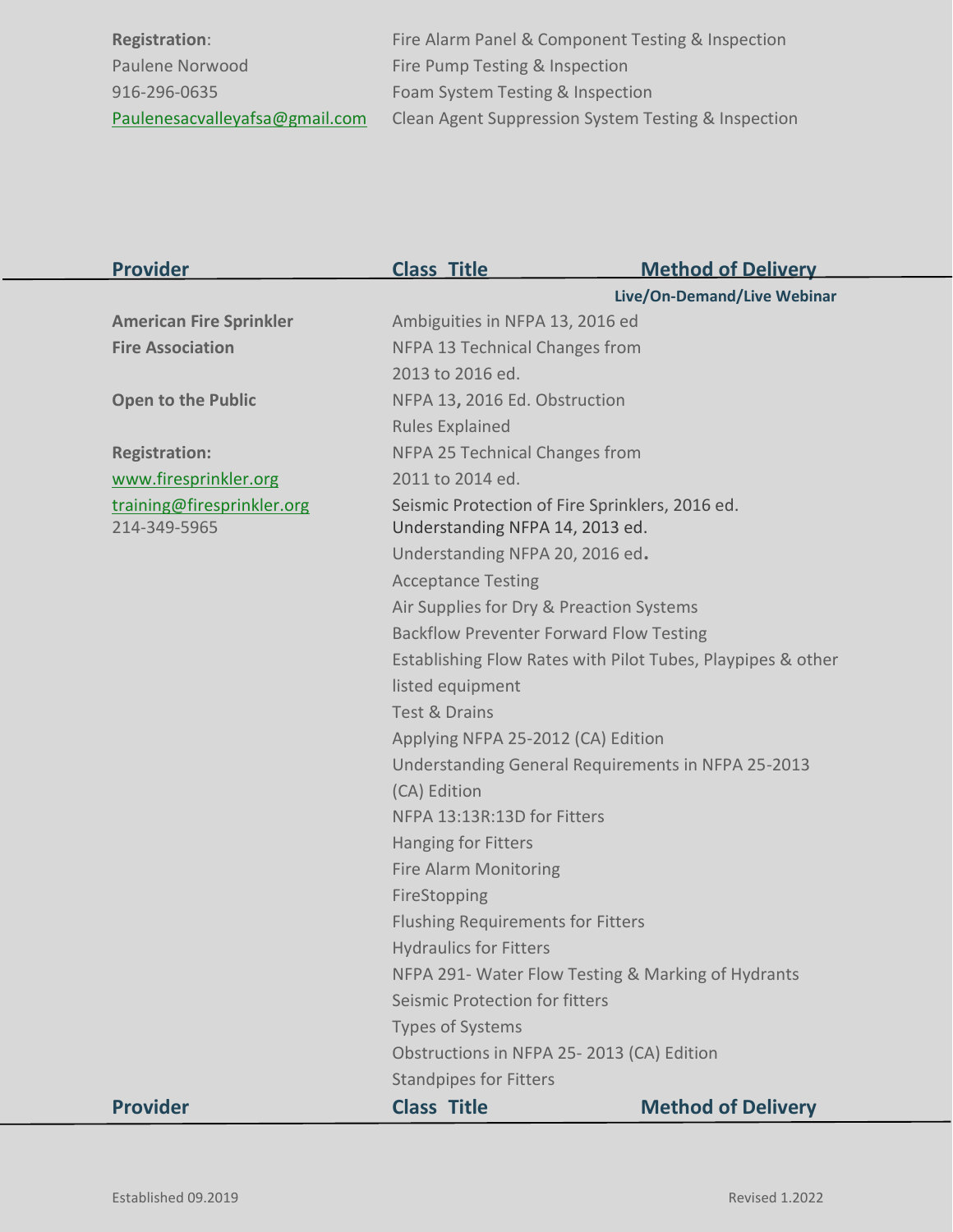| <b>Open to the Public</b> | OSHA 10 - Construction<br>First Aid & CPR<br>Fire Solutions - Sprinkler Valve Testing & Inspection<br>Fire Solutions - Fire Alarm Testing & Inspection<br>Fire Solutions - Fire Pump Testing & Inspection<br>Fire Solutions - Foam System Testing & Inspection<br>Fire Solutions - Clean Agent Suppression System Testing &<br>Inspection | Live                 |
|---------------------------|-------------------------------------------------------------------------------------------------------------------------------------------------------------------------------------------------------------------------------------------------------------------------------------------------------------------------------------------|----------------------|
|                           | <b>Fall Protection</b>                                                                                                                                                                                                                                                                                                                    | <b>Distance/Live</b> |
| <b>Registration:</b>      | <b>Confined Space Awareness</b>                                                                                                                                                                                                                                                                                                           |                      |
| <b>Amber Barrios</b>      | <b>Trenching &amp; Excavation Safety</b>                                                                                                                                                                                                                                                                                                  |                      |
| Amber@ACTEducate.com      | <b>Scaffold User</b>                                                                                                                                                                                                                                                                                                                      |                      |
| 562-833-9492              | NFPA 25 California Edition Pt.1                                                                                                                                                                                                                                                                                                           | <b>Distance</b>      |
|                           | Inspection, Testing & Maintenance of Sprinkler Systems<br>(Ch.5)                                                                                                                                                                                                                                                                          |                      |
|                           | NFPA 25 California Edition Pt.2                                                                                                                                                                                                                                                                                                           |                      |
|                           | Inspection, Testing & Maintenance of Standpipe Hose<br>Systems (Ch.6)                                                                                                                                                                                                                                                                     |                      |
|                           | NFPA 25 California Edition Pt.3                                                                                                                                                                                                                                                                                                           |                      |
|                           | Inspection, Testing & Maintenance of Private Fire Service                                                                                                                                                                                                                                                                                 |                      |
|                           | Mains (Ch.7)                                                                                                                                                                                                                                                                                                                              |                      |
|                           | NFPA 25 California Edition Pt.4                                                                                                                                                                                                                                                                                                           |                      |
|                           | Inspection, Testing & Maintenance of Sfire pumps (Ch.8)<br>NFPA 25 California Edition Pt.5                                                                                                                                                                                                                                                |                      |
|                           | Inspection, Testing & Maintenance of Valves, Valve                                                                                                                                                                                                                                                                                        |                      |
|                           | Components & Trim (Ch.13)                                                                                                                                                                                                                                                                                                                 |                      |
|                           |                                                                                                                                                                                                                                                                                                                                           |                      |
|                           | <b>Fire Extinguishers</b>                                                                                                                                                                                                                                                                                                                 |                      |

| <b>Provider</b>       | <b>Class Title</b>                                                              | <b>Method of Delivery</b> |
|-----------------------|---------------------------------------------------------------------------------|---------------------------|
|                       |                                                                                 |                           |
| <b>CAFSA</b>          | Ariel Lift/Scissor Lift                                                         | <b>Live</b>               |
|                       | <b>Confined Space</b>                                                           |                           |
|                       | <b>Fall Protection</b>                                                          |                           |
| <b>Open to Public</b> | Fire Extinguisher Training                                                      |                           |
|                       | <b>Forklift Operator</b>                                                        |                           |
|                       | <b>Trenching Excavation</b>                                                     |                           |
|                       | OSHA 10 Construction                                                            | <b>Distance</b>           |
| <b>Registration:</b>  | <b>OSHA 30 Construction</b>                                                     |                           |
| Lauren Mayo           |                                                                                 |                           |
|                       | training@abcnorcal.org   (c) 925.667.6558   (p) 925.960.8506   (f) 925.474.1310 |                           |
|                       |                                                                                 |                           |

| <b>Provider</b><br><b>Class Title</b> | <b>Method of Delivery</b> |
|---------------------------------------|---------------------------|
|---------------------------------------|---------------------------|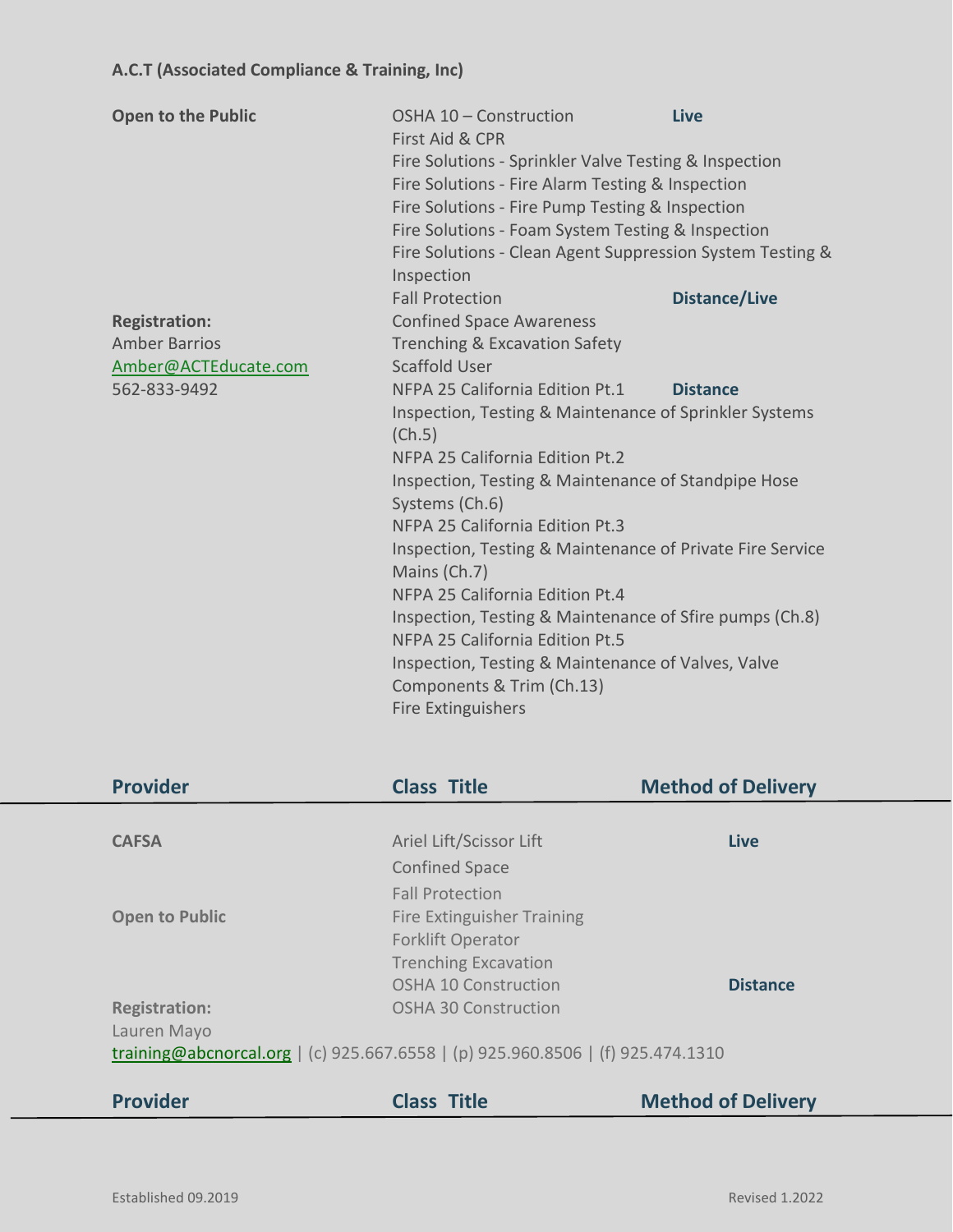**Distance**

| <b>Click Safety, Inc.</b>        | Cal/OSHA 10-Hour Construction                             | <b>English &amp; Spanish</b> |
|----------------------------------|-----------------------------------------------------------|------------------------------|
|                                  | Cal/OSHA Confined Spaces for Construction                 |                              |
| <b>Open to the Public</b>        | Cal/OSHA Heat Illness Prevention for All Industry Workers |                              |
| <b>Registration:</b>             | Fall Prevention and Protection Awareness for General      |                              |
| Jennifer.Jarrett@clicksafety.com | Industry                                                  |                              |
| www.ClickSafety.com              | <b>Motorized Mobile Platforms</b>                         |                              |
|                                  | <b>OSHA 30-Hour Construction</b>                          |                              |
|                                  | OSHA Recordkeeping and Reporting for All Industries       |                              |
|                                  | Valley Fever Awareness for All Industries                 |                              |

| <b>Provider</b>             | <b>Class Title</b>                                  | <b>Method of Delivery</b> |
|-----------------------------|-----------------------------------------------------|---------------------------|
|                             |                                                     |                           |
| <b>Educational Training</b> | Don't climb the walls over standpipes               | <b>Distance</b>           |
| <b>Institute</b>            | Fire Sprinkler Installation & Placement per NFPA 13 |                           |
|                             | Fire Sprinkler System Requirements for Storage      |                           |
| <b>Open to the Public</b>   | Foam and Clean Agent                                |                           |
| <b>Registration:</b>        | Go with the Flow                                    |                           |
| www.eticed.com              | <b>Hydraulic Calcs</b>                              |                           |
|                             | Increase the value of your service brand            |                           |
|                             | Intro to OSHA Subart C                              |                           |
|                             | NFPA 13, 13R, 13D updates from 2013-2016            |                           |
|                             | NFPA 20 Fire Pumps (Design & Installation)          |                           |
|                             | <b>NFPA Code Process</b>                            |                           |
|                             | <b>Obstruction to Sprinklers</b>                    |                           |
|                             | <b>Preaction Systems</b>                            |                           |
|                             | <b>Residential Sprinkler Comparisons</b>            |                           |
|                             | Residential Sprinkler Home to High Rise             |                           |
|                             | The Next Generation of Inrack Sprinklers            |                           |
|                             | Vento to Present Corrosion                          |                           |
|                             | Weekly, Monthly, Run Test Procedures                |                           |
|                             | Spot the Dot: Sprinkler Design using the NFPA 13    |                           |
|                             | Hydraulic Calculations for Fire Sprinkler Systems   |                           |
|                             | (Module1)                                           |                           |
|                             |                                                     |                           |
| <b>Provider</b>             | <b>Class Title</b>                                  | <b>Method of Delivery</b> |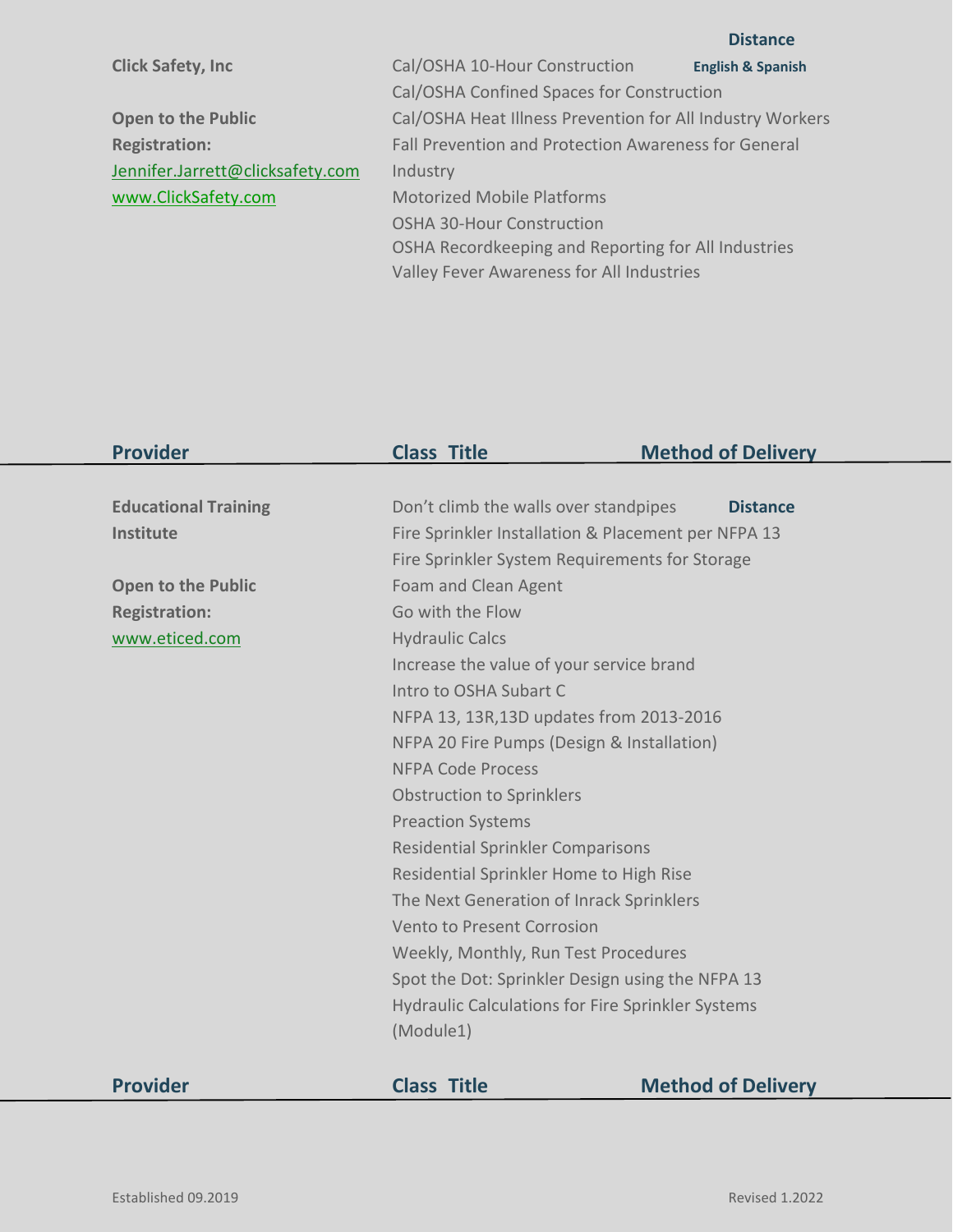| <b>Engineered Corrosion Solutions</b> | Science of Corrosion & Corrosion      |
|---------------------------------------|---------------------------------------|
|                                       | Management for Fire Sprinkler Systems |
| <b>Open to the Public</b>             |                                       |
|                                       |                                       |
| <b>Registration:</b>                  |                                       |
| <b>Bill Aaron</b>                     |                                       |
| baaron@ecscorrosion.com               |                                       |
|                                       |                                       |

| <b>Provider</b>               | <b>Class Title</b>                                       | <b>Method of Delivery</b> |
|-------------------------------|----------------------------------------------------------|---------------------------|
|                               |                                                          |                           |
| <b>FED Learning Center</b>    | (3 Part Series Fire Alarm Systems)                       | <b>Distance</b>           |
|                               | Pt. 1 Foundational Basic                                 |                           |
| <b>Open to the Public</b>     | Pt. 2 Testing Maintenance & Inspection                   |                           |
|                               | Pt. 3 Communications, Circuits & Pathways, Understanding |                           |
|                               | Design & Placement                                       |                           |
| <b>Registration:</b>          | Fire Alarm System-Virtual Demonstrations                 |                           |
|                               |                                                          |                           |
| <b>FED Learning Center</b>    |                                                          |                           |
| www.FEDLearningCenter.com     |                                                          |                           |
| Support@FEDLearningCenter.com |                                                          |                           |

| <b>Provider</b>           | <b>Class Title</b>                                       | <b>Method of Delivery</b> |
|---------------------------|----------------------------------------------------------|---------------------------|
|                           |                                                          |                           |
| <b>Fire Smarts</b>        | NFPA 13 CA Fire Sprinkler Systems                        | <b>Distance</b>           |
|                           | <b>Hydraulic Calculations for Fire Sprinkler Systems</b> |                           |
|                           | Fire Pump and Storage Protection                         |                           |
| <b>Open to the Public</b> |                                                          |                           |
|                           |                                                          |                           |
| <b>Registration:</b>      |                                                          |                           |
|                           |                                                          |                           |
|                           |                                                          |                           |

888-349-5289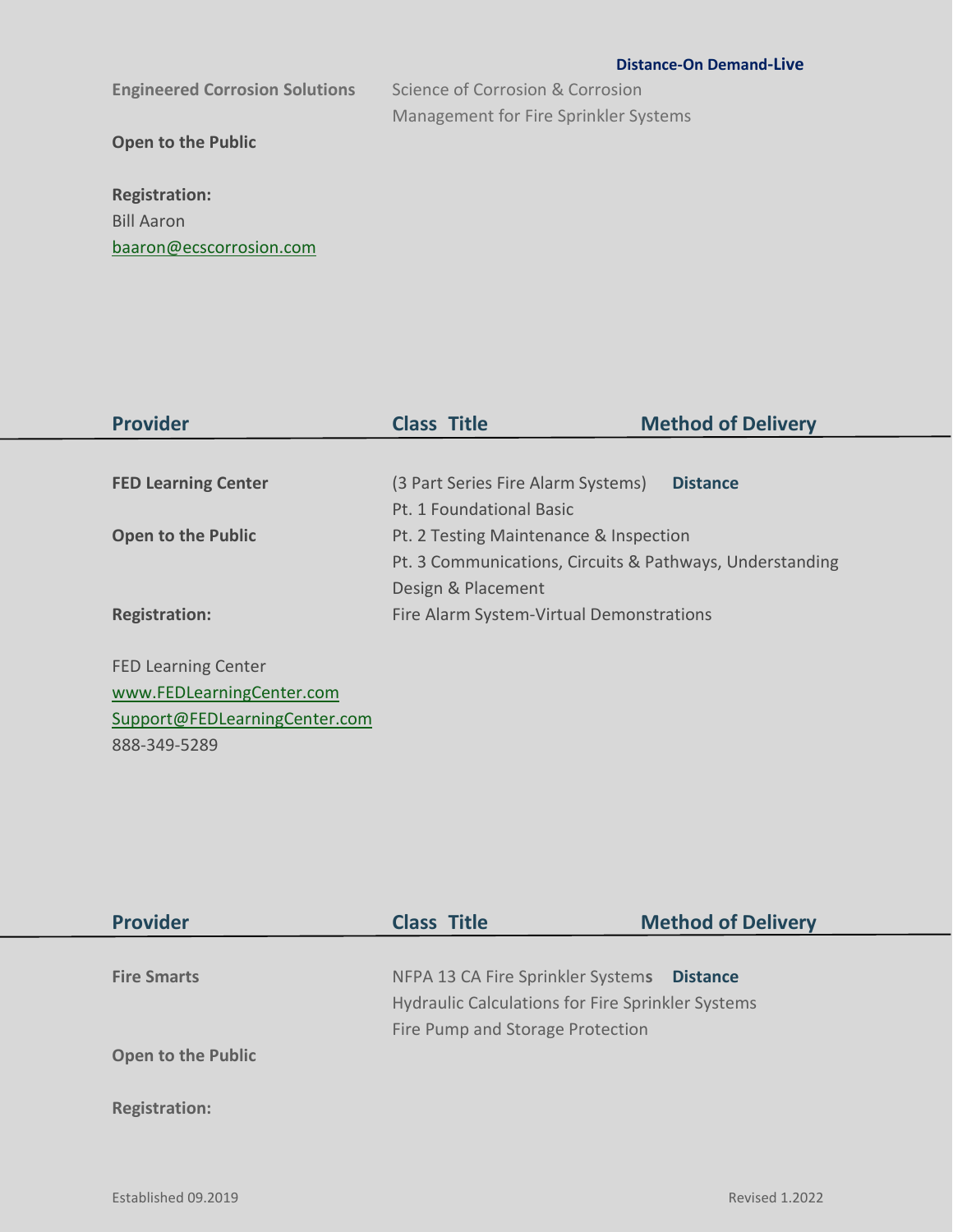| <b>Provider</b>           | <b>Class Title</b>                                    | <b>Method of Delivery</b>  |
|---------------------------|-------------------------------------------------------|----------------------------|
|                           |                                                       |                            |
| Lubrizol                  | (English & Spanish)                                   |                            |
|                           | <b>Blazemaster Installation Training</b>              | <b>Distance &amp; Live</b> |
| <b>Open to the Public</b> |                                                       |                            |
|                           | (English)                                             | <b>Hybrid &amp; Live</b>   |
|                           | CPVC Fire Sprinkler Systems in Commercial Application |                            |
|                           | <b>CPVC Sprinkler Systems</b>                         |                            |
|                           | The Science of Solvent Welding                        |                            |
|                           | <b>Blazemaster Designer Presentation</b>              |                            |
|                           | Blazemaster Designer Presentation Hybrid & Live       |                            |

## **Registration:**

<https://www.blazemaster.com/en-us/live-online-training/california>

Jeff Landon 858-386-3674 [jeff.landon@lubrizol.com](mailto:jeff.landon@lubrizol.com)

Chris Smith 951-256-0443 [chris.smith@lubrizol.com](mailto:chris.smith@lubrizol.com)

(Online Registration) [www.blazemastertraining.com](http://www.blazemastertraining.com/)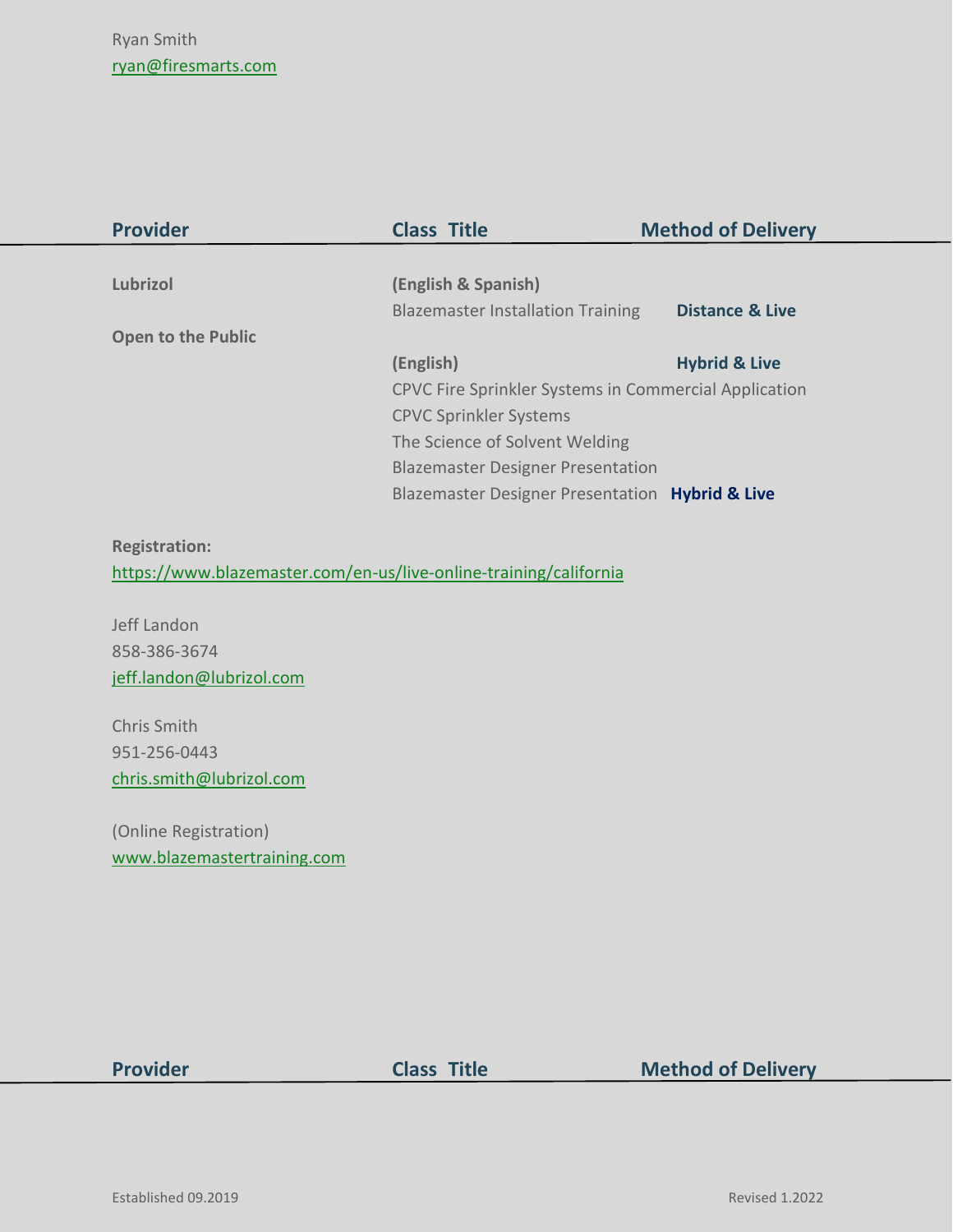| <b>National Fire Sprinkler</b>          | <b>Pumps for Fire Protection</b>                      | Live, On-Demand |
|-----------------------------------------|-------------------------------------------------------|-----------------|
| <b>Association</b>                      | <b>Sprinkler Installation Requirements</b>            |                 |
|                                         | Understanding, Applying and Enforcing NFPA 25-CA      |                 |
| <b>Open to the Public &amp; Members</b> | Rough and Final Inspections of Fire Sprinkler Systems |                 |
|                                         | <b>Rack Storage Protection</b>                        |                 |
|                                         |                                                       |                 |
| <b>Registration</b>                     |                                                       |                 |
| Dani Francis:                           |                                                       |                 |
| francis@nfsa.org                        |                                                       |                 |

443-863-4424

| <b>Provider</b>                                               | <b>Class Title</b>                                                     | <b>Method of Delivery</b> |
|---------------------------------------------------------------|------------------------------------------------------------------------|---------------------------|
| <b>Reliable Automatic Sprinkler</b><br>Company                | <b>Identification of System Valves</b><br>& Types of Sprinkler Systems | Live                      |
| <b>Open to the Public</b>                                     |                                                                        |                           |
| <b>Registration:</b><br><b>Brandy Mauldin</b><br>864-843-5227 |                                                                        |                           |

| <b>Provider</b>                 | <b>Class Title</b>  | <b>Method of Delivery</b>  |
|---------------------------------|---------------------|----------------------------|
| <b>Spears Manufacturing Co.</b> | (English & Spanish) | <b>Distance &amp; Live</b> |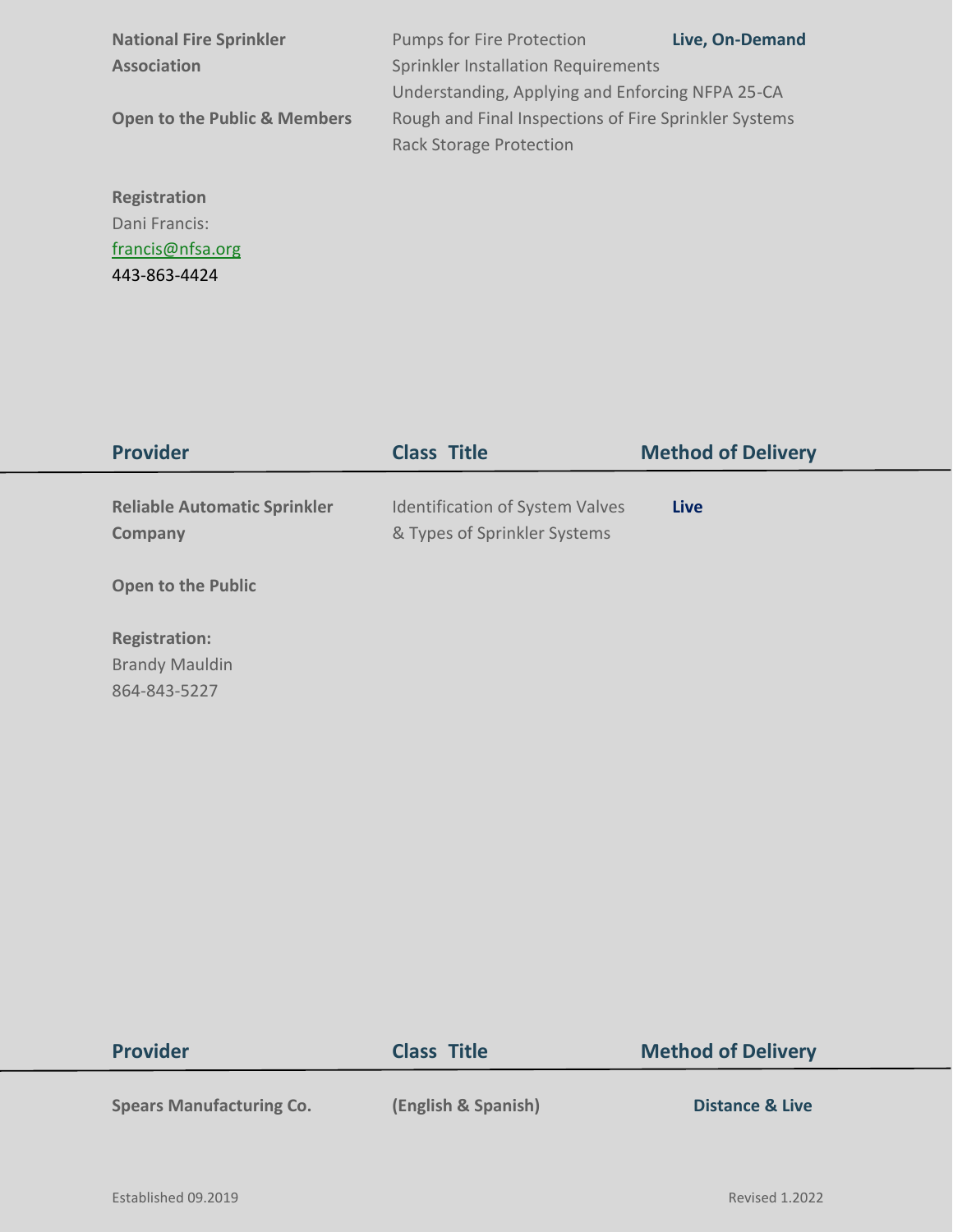## Flameguard CPVC Installer Training

## **Open to the Public**

**Registration:** Will Fassler (Norcal & Central Cal Coastal) 209-552-9702 [wfassler@spearsmfg.net](mailto:wfassler@spearsmfg.net)

Jason Klopfenstein (Central California Inland) 661- 203-4571 [jklopfenstein@spearsmfg.net](mailto:jklopfenstein@spearsmfg.net)

Henry Canizales (Los Angeles, Ventura, Santa Barbara) 818- 438-0278 [hcanizales@spearsmfg.net](mailto:hcanizales@spearsmfg.net)

Cam Rioja (Riverside, San Bernardino, Inland Empire) 714-309-2631 [crioja@spearsmfg.net](mailto:crioja@spearsmfg.net)

Mario Orlando (Harbor Cities, Orange Co., San Diego Co., Imperial Co.) 714-623-8051 [morlando@spearsmfg.net](mailto:morlando@spearsmfg.net)

| <b>Provider</b>              | <b>Class Title</b>                  | <b>Method of Delivery</b> |
|------------------------------|-------------------------------------|---------------------------|
| <b>Sprinkler Fitters U.A</b> | <b>Advanced Cathodic Protection</b> | Live                      |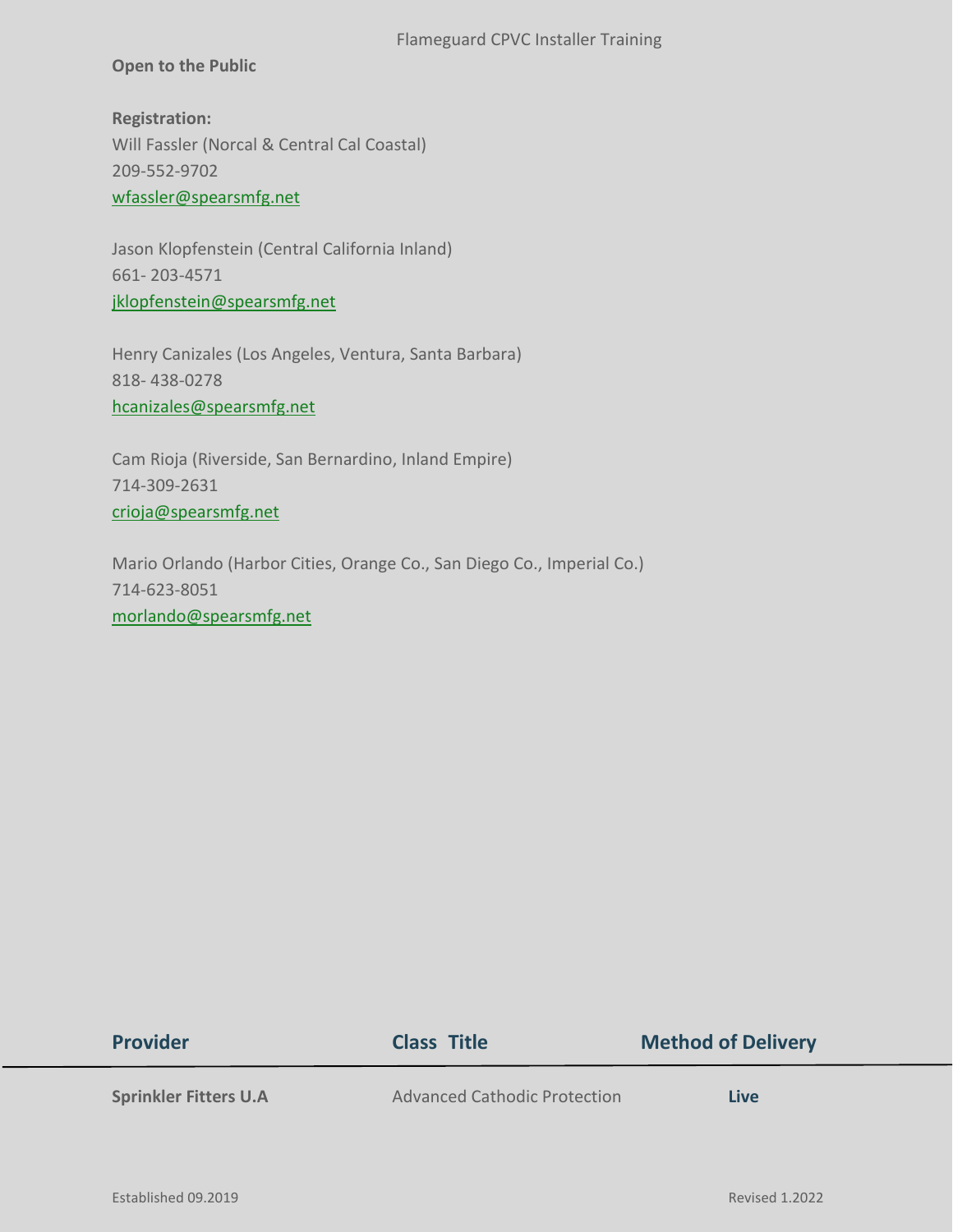**Local 483 Advanced Dry Valves Advanced Dry Valves** Advanced Fire Pump Acceptance & Maintenance **Members Only Advanced Fire Pump Packing & Alignment** Advanced Installation of Fire Pumps **Registration:** Advanced ITMs for Fire Protection Valves Steve Fox **Advanced Installation of Fire Pumps** 510-782-9483 Advanced Underground/Fire Hydrants ITMs [Steve@sprinklerfitters483.org](mailto:Steve@sprinklerfitters483.org) Advanced Underground Installation Ariel Lift (Scissor Lift) Automatic Fire Sprinkler System: Bracing & restraints Systems Competent Person Construction Falls: Hazards and Protections CPVC Installation Systems Fire Protection Technology Fire Sprinkler Course Fire Sprinkler Valves Fire Protection Water Quality Management First Aid/CPR Foam Fire Protection Systems Foremanship Grandall (Tellehander) Hydrant Flow Testing Installation Testing & Maintenance OSHA 30 NFPA 13 Installation Update NFPA 20 NFPA 24 NFPA 25 Scoldering & Bracing Through Penetration Fire Stopping Very Early Warning Fire Detection (VEWFD) Systems Victaulic Vortex System

| <b>Provider</b>                   | <b>Class Title</b>    | <b>Method of Delivery</b> |
|-----------------------------------|-----------------------|---------------------------|
| <b>Sprinkler Fitters 669 JATC</b> | Evolution of the Fire | <b>Distance</b>           |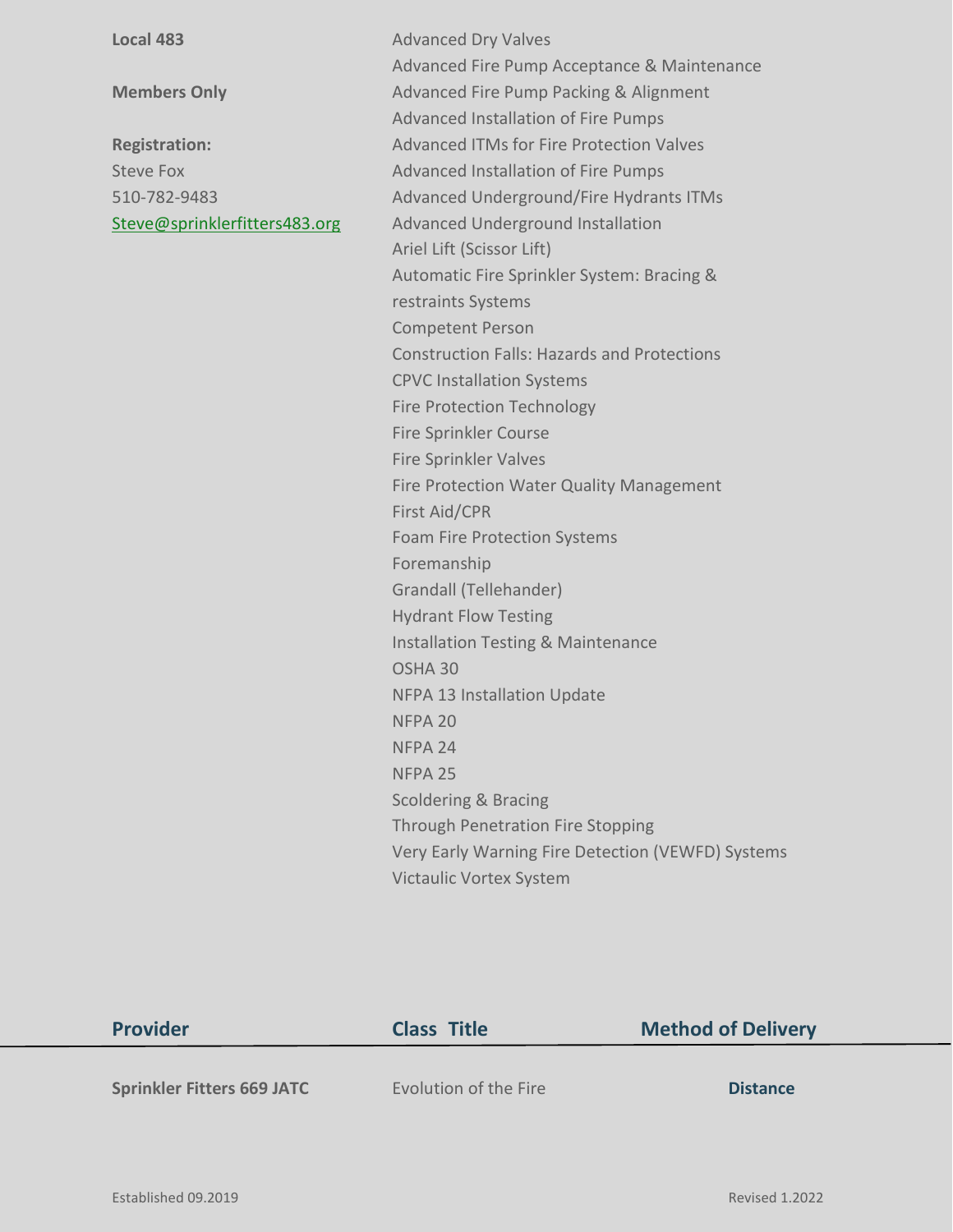Sonia Pettie **Signaling Devices** Signaling Devices

Sprinkler Industry **Members Only Fire Pump Flow Testing** Fire Pump Installation **Registration:** Nitrogen Technology [Spettie@jatc.org](mailto:Spettie@jatc.org) Fire Pump Flow Testing Flexible Sprinkler Hoses Double Interlock Preaction Valve Horizontal Split-case Diesel Fire Pump Victaulic Vortex Hybrid System Dry Systems-Trip & Acceptance **Live** Electrical Devices Flexible Sprinkler Hose Fire Protection Signaling Devices Fire Pump Math Hanging & Bracing Jobsite Communication NFPA 13 (ch.16) 2016 Edition NFPA 25 (ch.1-5) 2013 California Edition NFPA 13 2019 Edition OSHA 30 **Hybrid** PreAction Systems **Live** Safety (Pt.1) Safety (Pt.2) Special Sprinklers Specialized Fire Extinguishing Systems System Impairment Procedure Trade Math Review Trapeze Hangers Underground Repair Use & Care of Tools Valve Repair Water Flow Testing Wet Systems (Pt.1) Wet Systems Component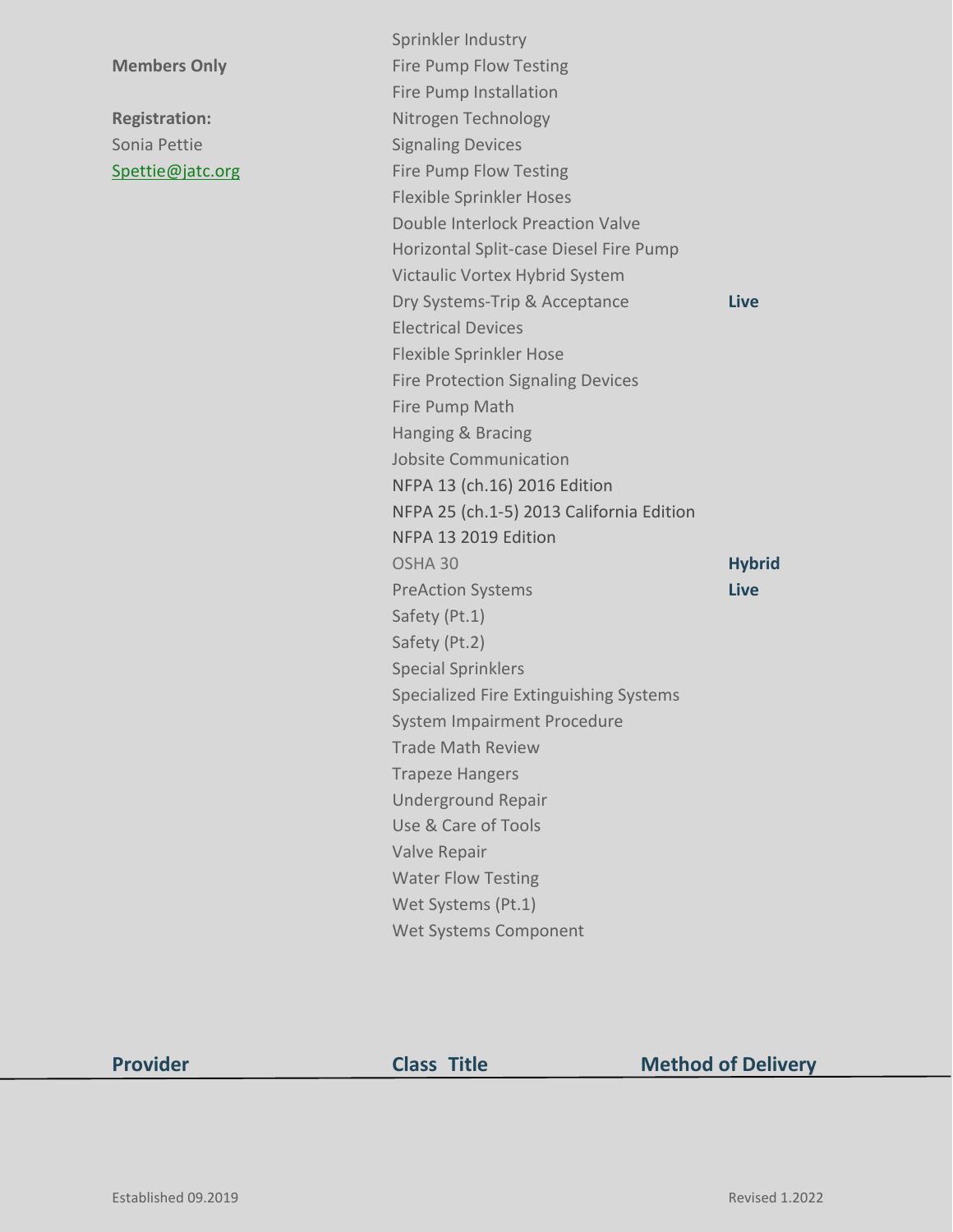**Members Only** CPR

John Holmes **Fire Hydrant Flow Testing** 562-907-7622 Fire Pump Installation [Johnh@sprinklerfitters709.org](mailto:Johnh@sprinklerfitters709.org) Fire Pump Testing

**Sprinkler Fitters 709 J.A.C** Basic Fire Alarm & Devices **Live** CLA-VAL Competent Person Training Copper I Copper II CPVC Installation Certification Customer Service **Registration:** Dry Systems in Refrigerated Spaces Fire Pump Repacking First Aid Foremanship Training Forklift Training Hangers and Bracing ITM of Water Based Fire Protection Systems (ASSE 15000 Certification) NFPA 13 codes NFPA 14 Installation of Standpipes & Hose Services NFPA 25 California Edition OSHA 10 OSHA 30 Pre-Action Valve Training PRV Hose Valve Testing Reliable Sprinkler Co. Dry Valves Scissor & Boom Lift Training Trimble Total Robotic Station Layout Types of ESPR Sprinklers Underground Plan & Stake Reading Valve Repacking & Rebuild Victaulic Grooving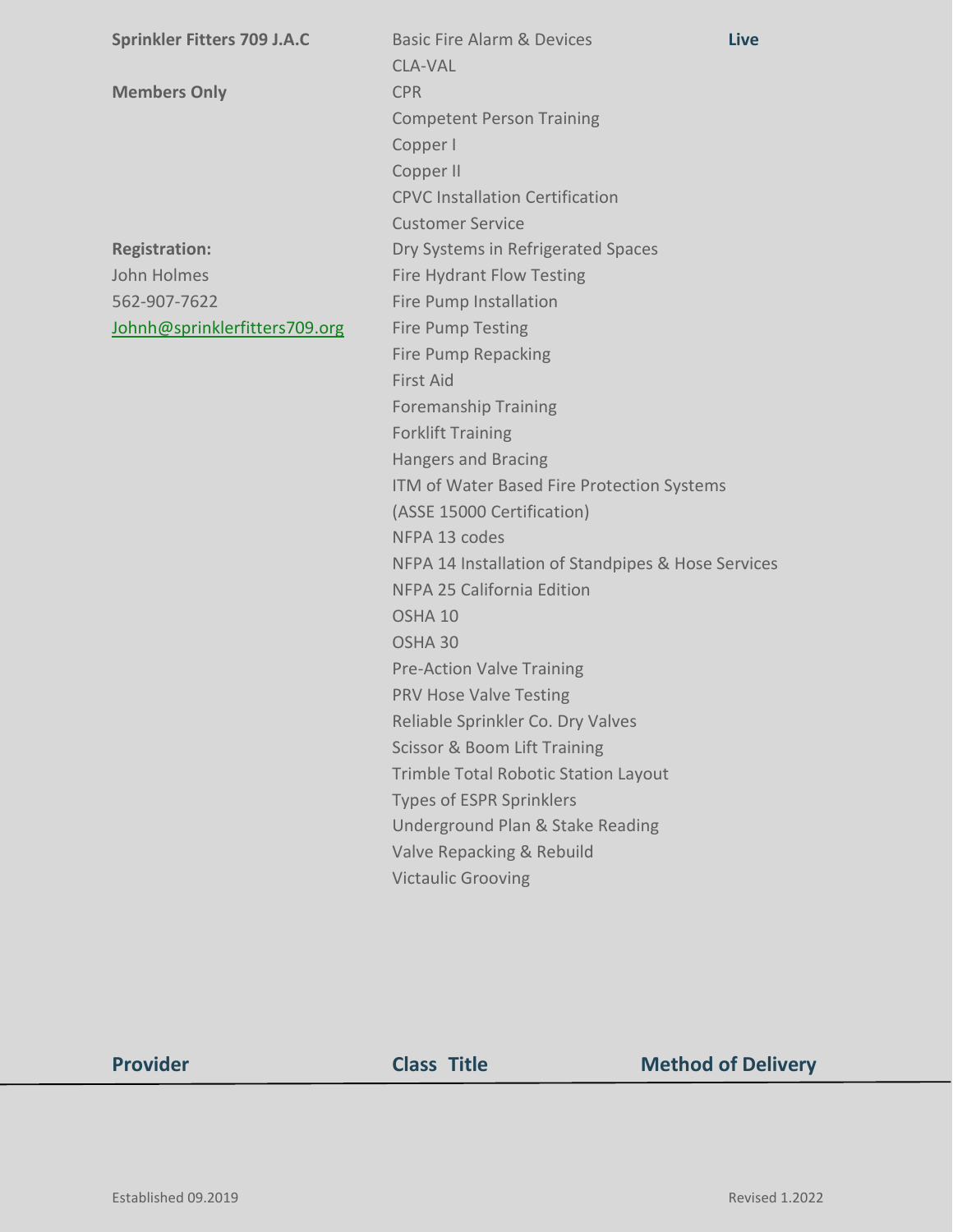**Symons Fire Protection Attic & CC Sprinklers Live** Fall Protection **Members Only** NFPA 14 2016 edition/2019 California Fire Code Seismic Protection

**Registration:** Jonathan Joseph [JJoseph@symonsfp.com](mailto:JJoseph@symonsfp.com)

| <b>Provider</b>           | <b>Class Title</b>              | <b>Method of Delivery</b> |
|---------------------------|---------------------------------|---------------------------|
|                           |                                 |                           |
| The Brown Co.             | Fire Pump Technician            | <b>Distance</b>           |
|                           | Fire Pump Testing NFPA 25 CA    |                           |
| <b>Open to the Public</b> | <b>Fire Pump Repairs</b>        |                           |
|                           | Fire Pump Drivers & Controllers |                           |
| <b>Registration:</b>      | Fire Pump Installation          |                           |
| Vanessa@Thebrownco.net    | Fire Pump Repair Advanced       |                           |

| <b>Provider</b>                   | <b>Class Title</b>                                        | <b>Method of Delivery</b> |
|-----------------------------------|-----------------------------------------------------------|---------------------------|
|                                   |                                                           |                           |
| <b>Victaulic University</b>       | Accommodating Pipe Movement/                              | Distance & Live           |
|                                   | Noise & Vibration Attenuation                             |                           |
| <b>Open to the Public</b>         | <b>Accommodating Seismic Movement</b>                     |                           |
| <b>Registration:</b>              | Basic Principles of grooved mechanical joints             |                           |
| Lyndsay Moore                     | Dry Sprinklers for Commercial &                           |                           |
| 484-541-1460                      | residential Fire protection                               |                           |
| victaulicuniversity@victaulic.com | Flexible Sprinkler Hose Systems                           |                           |
| www.victaulicuniversity.com       | Pressure Regulating Devices in Commercial Fire Protection |                           |
|                                   | <b>Gasket Technology</b>                                  |                           |
|                                   | Introduction to Victaulic Vortex Fire Protection          |                           |
|                                   | Three Pillars of Mission Critical Data Centers            |                           |
|                                   | Victaulic Pressure Control Solutions for Potable Water    |                           |
|                                   | Victaulic Small Diameter Fire Protection                  |                           |